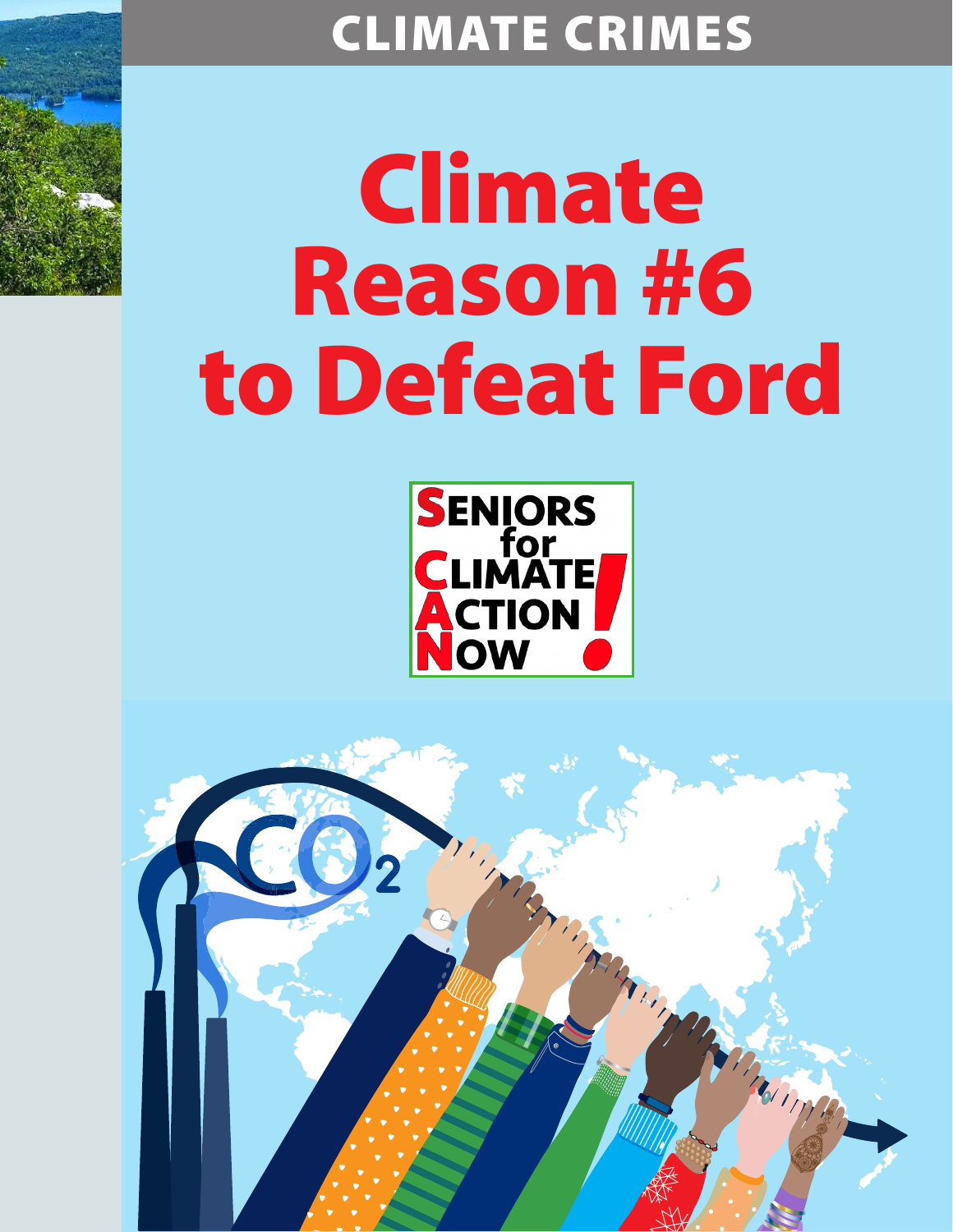

# REASON NUMBER 6

## 6. Ford's health care cuts increase climate health risks

The climate emergency is one of the most severe heath issues we face. And it will get worse. Some existing health threats will intensify, new health threats will emerge, and our health care system, in the throes of COVID-19, will be stressed beyond endurance. [\(Link to Climate Crime #31\)](https://seniorsforclimateactionnow.org/wp-content/uploads/2022/04/SCAN-Climate-Crime-31-2022-04-08.pdf) 

In a recent landmark report, the World Health Organization states: "Fossil Fuels are killing us. Climate change is the single biggest health threat facing humanity."

Scientists and health professionals are clear about the health impacts of the climate crisis:

Extreme weather is taking a toll on peoples' physical and mental health.

Heat waves are killing people.

 Climate disasters are leaving survivors suffering from PTSD and other mental health issues.

 Air pollution from burning fossil fuels is causing respiratory, and cardiovascular diseases.

Allergens are increasing.

Food, water and vector borne diseases are on the rise, and

Food security is undermined.

The climate crisis is exposing more people to hazardous conditions, but poor, racialized, Indigenous and remote communities are particularly vulnerable to its effects.

### **High temperatures cause deaths**

With Canada's temperature warming at twice the global average, extreme heat waves will become more common. Last summer's heat dome in British Columbia, the deadliest weather event in Canadian history, killed 600 people in B.C. most of them seniors and many with a chronic illness. Many lived alone, in poorer neighbourhoods with little green space.